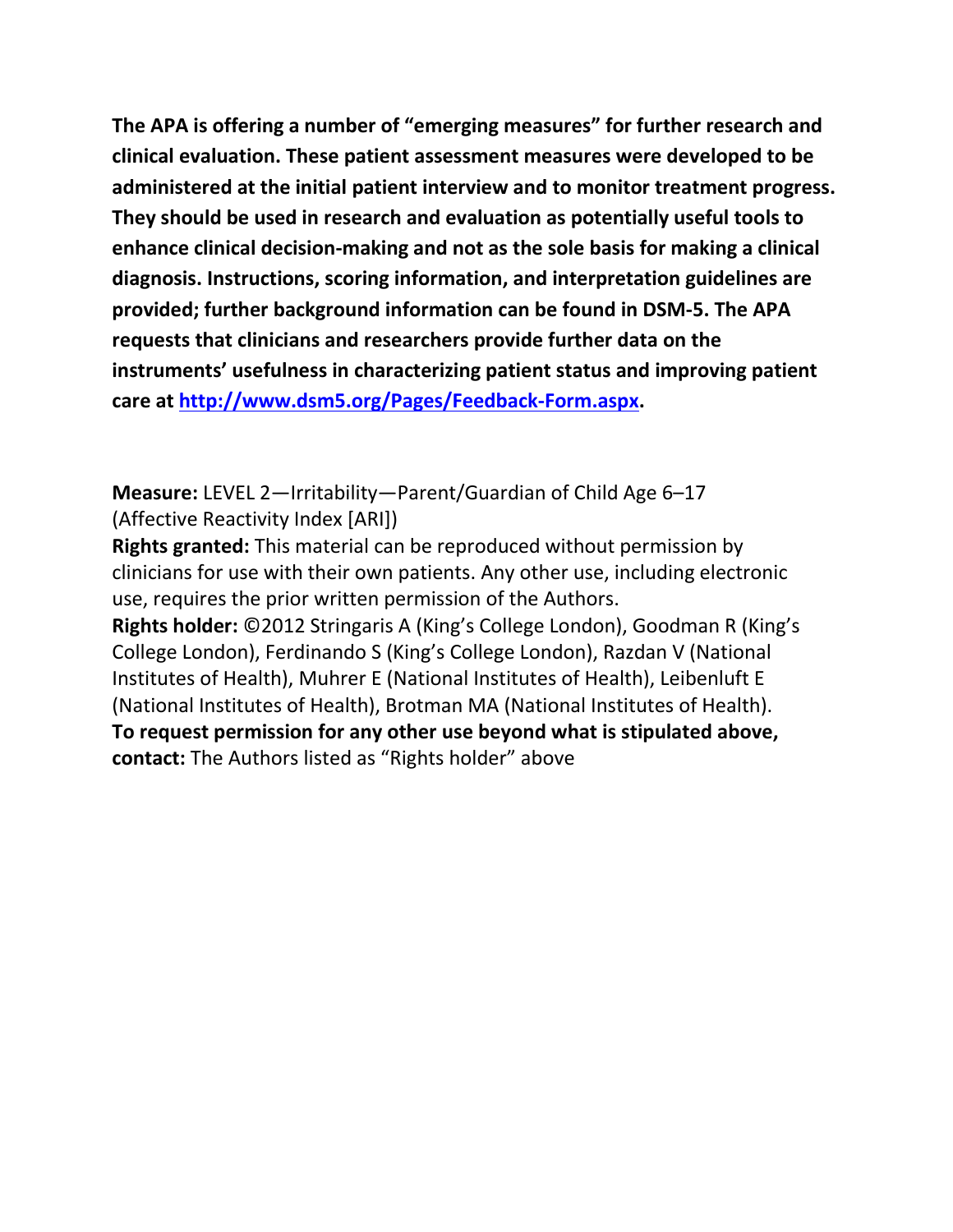## **LEVEL 2—Irritability—Parent/Guardian of Child Age 6–17\* \* Affective Reactivity Index (ARI)**

| <b>Child's Name:</b>                                     | Age: | Sex: $\Box$ Male $\Box$ Female | Date: |  |  |  |  |
|----------------------------------------------------------|------|--------------------------------|-------|--|--|--|--|
| What is your relationship with the child receiving care? |      |                                |       |  |  |  |  |

**Instructions to parent/guardian:** On the DSM-5 Level 1 cross-cutting questionnaire that you just completed, you indicated that *during the past 2 weeks* your child receiving care has been bothered by "seeming irritated or easily annoyed" and/or "seeming angry or lost his/her temper" at a mild or greater level of severity. The questions below ask about these feelings in more detail and especially how often your child receiving care has been bothered by a list of symptoms **during the past 7 days. Please respond to each item by marking ( or x) one box per row.** 

|                                                                                                                                                                                                        |                                               |                 |                      |                       | <b>Clinician</b><br><b>Use</b> |
|--------------------------------------------------------------------------------------------------------------------------------------------------------------------------------------------------------|-----------------------------------------------|-----------------|----------------------|-----------------------|--------------------------------|
| In the last SEVEN (7) DAYS and compared to others of the same age, how well does each of the following<br>statements describe the behavior/feelings of your child? Please try to answer all questions. |                                               |                 |                      |                       |                                |
|                                                                                                                                                                                                        |                                               | <b>Not True</b> | <b>Somewhat True</b> | <b>Certainly True</b> | <b>Item Score</b>              |
|                                                                                                                                                                                                        | 1. Is easily annoyed by others.               | $\Box$ 0        | $\Box$ 1             | $\Box$ 2              |                                |
|                                                                                                                                                                                                        |                                               |                 |                      |                       |                                |
| 2.1                                                                                                                                                                                                    | Often loses his/her temper.                   | $\Box$ 0        | $\Box$ 1             | $\Box$ 2              |                                |
|                                                                                                                                                                                                        |                                               |                 |                      |                       |                                |
|                                                                                                                                                                                                        | 3. Stays angry for a long time.               | $\Box$ 0        | $\Box$ 1             | $\Box$ 2              |                                |
|                                                                                                                                                                                                        |                                               |                 |                      |                       |                                |
|                                                                                                                                                                                                        | 4. Is angry most of the time.                 | $\Box$ 0        | $\Box$ 1             | $\Box$ 2              |                                |
|                                                                                                                                                                                                        |                                               |                 |                      |                       |                                |
| 5.1                                                                                                                                                                                                    | Gets angry frequently.                        | $\Box$ 0        | $\Box$ 1             | $\Box$ 2              |                                |
|                                                                                                                                                                                                        |                                               |                 |                      |                       |                                |
| 6.1                                                                                                                                                                                                    | Loses temper easily.                          | $\Box$ 0        | $\Box$ 1             | $\Box$ 2              |                                |
|                                                                                                                                                                                                        |                                               |                 |                      |                       |                                |
| 7.1                                                                                                                                                                                                    | Overall irritability causes him/her problems. | $\Box$ 0        | $\Box$ 1             | $\Box$ 2              |                                |
| <b>Total/Partial Raw Score:</b>                                                                                                                                                                        |                                               |                 |                      |                       |                                |
| Prorated Total Raw Score: (if 1 item is left unanswered)                                                                                                                                               |                                               |                 |                      |                       |                                |

©2012 Stringaris A (King's College London), Goodman R (King's College London), Ferdinando S (King's College London), Razdan V (National Institutes of Health), Muhrer E (National Institutes of Health), Leibenluft E (National Institutes of Health), Brotman MA (National Institutes of Health).

> This material can be reproduced without permission by clinicians for use with their own patients. Any other use, including electronic use, requires the prior written permission of the Authors.